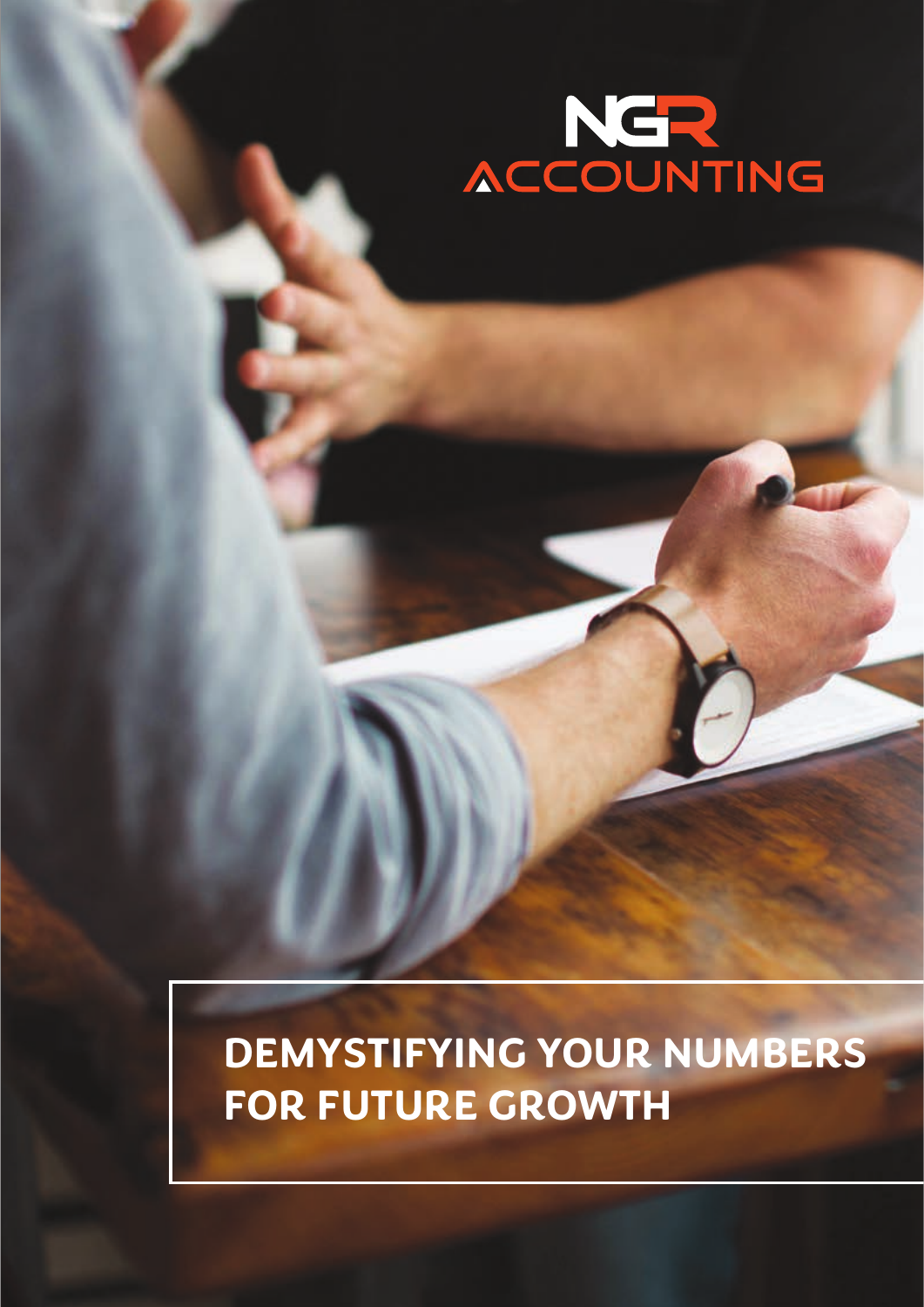# **WHO WE ARE**

### **Imagine an Accountant that makes tax time stress free and pain free?**

NGR Accounting was formed in 2014. Principle Accountant, Nathan Rigney, could see that many industry peers were not focused on the exciting change that cloud technology companies (like Xero) were bringing to clients and their Accountants to adopt. It was from there that Nathan Rigney formed NGR Accounting.

We give our clients the opportunity to do Accounting differently. We make your numbers mean something to you. We do this by helping our clients understand Accounting concepts, how you increase revenue and decrease expenses and most importantly showing you how we can make your numbers come alive in your Accounting software.

We love to focus on ways to become more efficient in the Accounting space of your business, to save time, stress and help you understand why Accounting is just as important as your marketing plan.

**OUR TEAM**

Think of us as your partner in future growth, we want to be there to help our clients in their personal and business financial circumstances.

Accountants today need to realign their thinking to the current day, which is something we're proud to say we have adopted. We aren't just Accountants who lodge tax returns, we are your Business Advisors for success.

### **OUR CORE FOCUS**

- **Thinking outside the box**
- **Going above and beyond**
- **Partnering with our clients**
- **Embracing change**
- **Projecting our clients forward**



**Principal Accountant**

Nathan is the founding partner of NGR Accounting. The firm was formed because he could see there was a need for clients to grow from a service with an Accountant that could provide timely and present-day advice regarding the Accounting industry. Nathan has worked with many clients, but his main focus is to help clients adapt to effective and efficient platforms that excel business profits and overall quality of business life.



**Belinda Bendon**

Belinda joined NGR Accounting in 2018 to help manage our firm behind the scenes. Having an extensive background in office administration, assisting Accountants deal with a variety of matters including setting up Xero files, contacting and liaising with the Australian Taxation Office, Corporate Affairs (ASIC) and other practice administration tasks.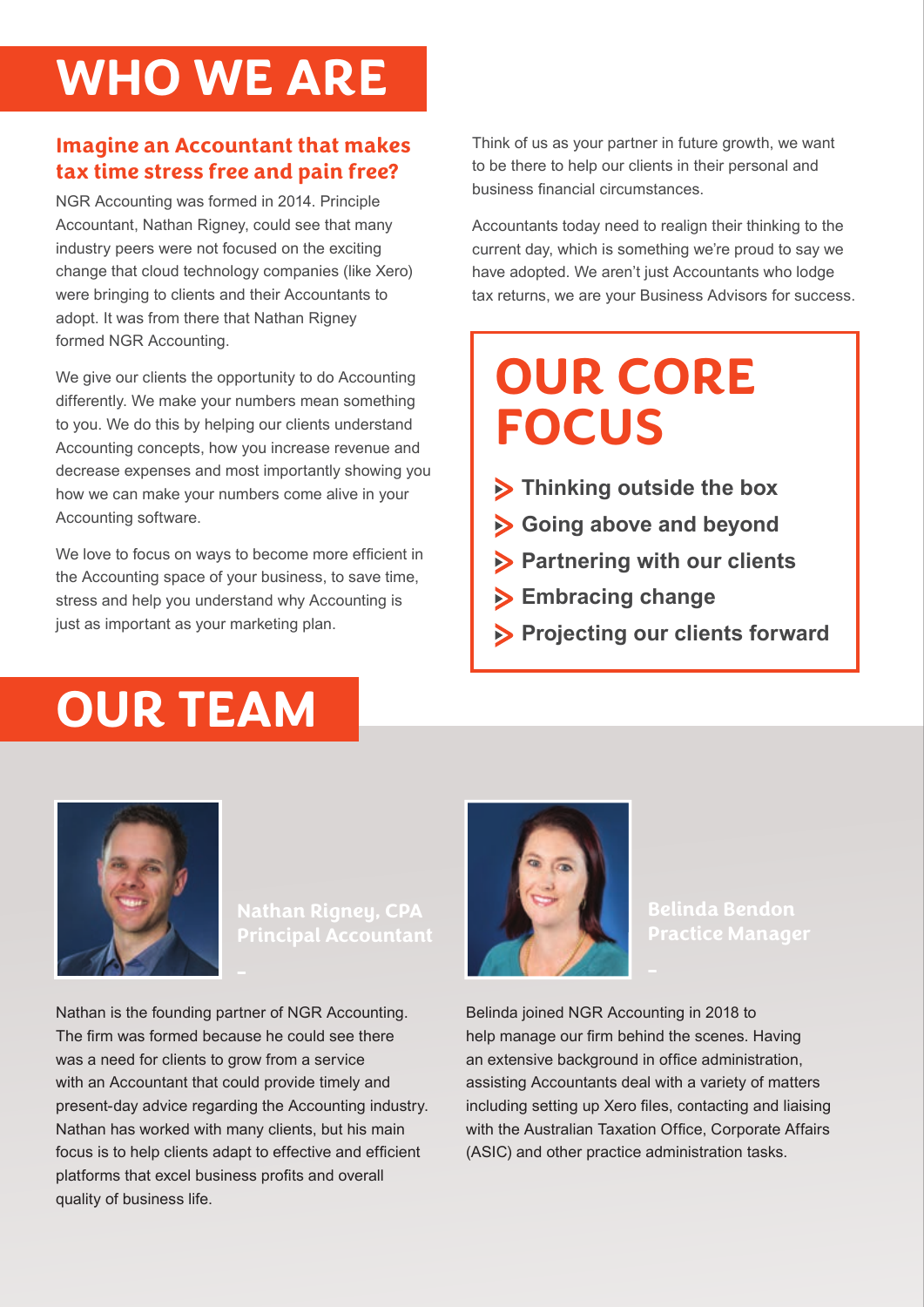# **WHAT WE**



#### **We Value Contemporary Knowledge**

A fundamental basis that your Accountant has current and new knowledge.

### **We Value Positive Relationships**

Only the best results come when clients are comfortable with their trusted Advisor.

### **We Value Passionate Energy**

We love seeing our clients succeed in their personal and business endeavours. Your success gives us a big buzz and we love it!



### **We Value Professional Results**

We know you have your own pressures in life be it business or personal matters. Performing your business outcomes in a timely execution is imperative.

### **VALUE OUR 3 UNIQUES**

- **We are advanced in current accounting technology and we embrace it**
- **We do not outsource our work**
- **There is no 'I' in team**





Kirrily joined NGR Accounting in July 2017 as a Senior Accountant and a client manager. Kirrily has a real passion in assisting her clients excel in their business and personal lives, giving practical tips and advice, and most of all caring about our clients financial circumstances. Kirrily is a Chartered Accountant, proficient in completing personal tax returns and SME compliance like BAS, company accounts and returns.



**Pierce Coles-Sinclair**

Pierce joined NGR Accounting in September 2016, initially started his role in assisting Nathan with all administration matters and moved towards his current role as Accountant. Pierce's role involves completing individual tax returns and small business compliance work such as BAS and IAS preparation. Pierce is currently studying at the University of Wollongong, with a double major in Accounting and Applied Finance. We asked Pierce to join the NGR team because we could see that he has a love for business, is a hard worker and has an overall robust set of values.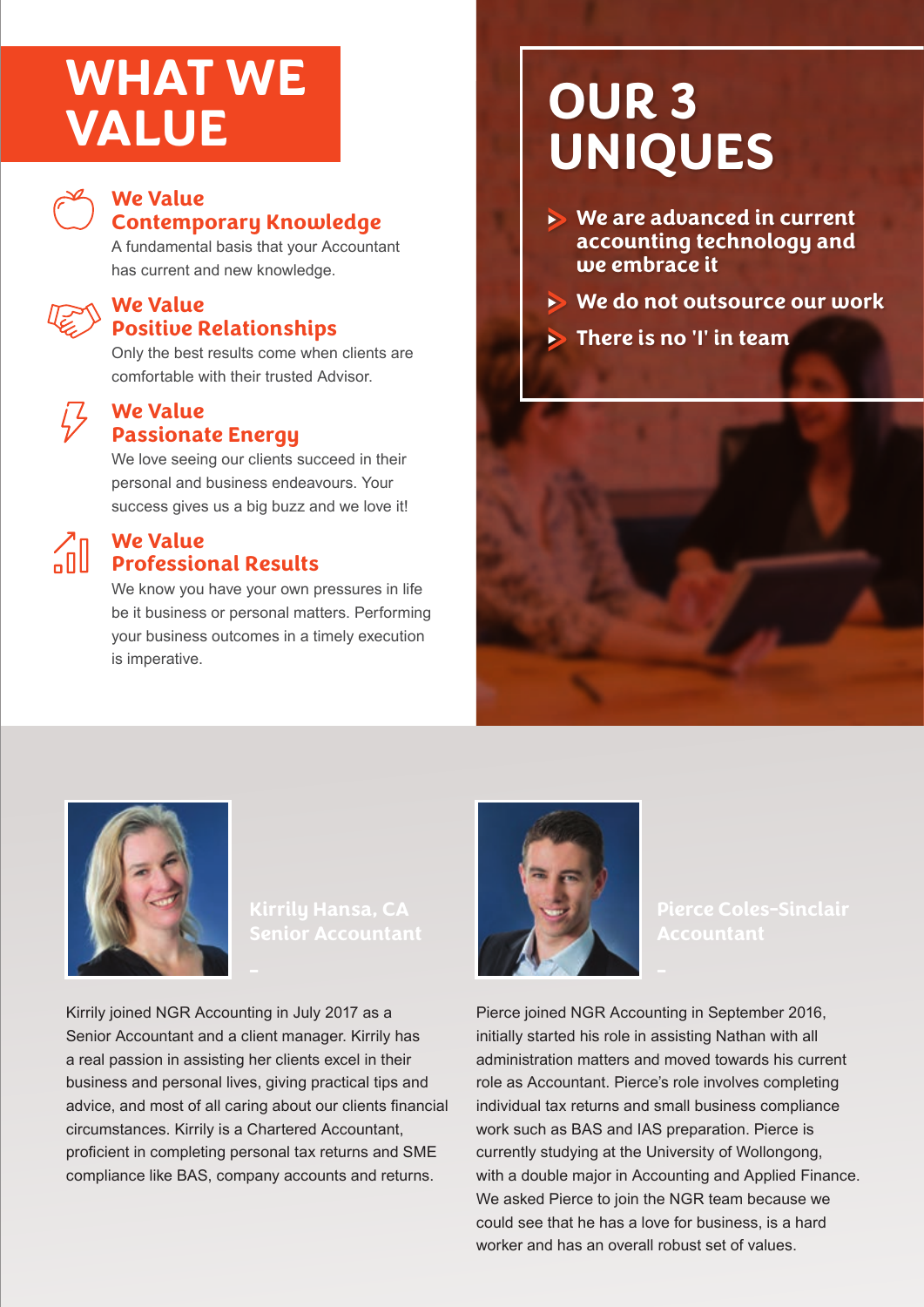

### **THE ON BOARDING PROCESS**

### **DISCOVERY**

**Meeting with Nathan Rigney or other NGR Accounting staff member where we will**

- **Example 1** Listen to your concerns
- What are your objectives or plans
- Determine what services you need
- Tell you about us and how we can help you
- $\triangleright$  Advise you on the benefits of partnering with us
- $\triangleright$  Provide you with our information pack

### **CONVERSION PROCESS**

- Compile and forward our Engagement Letter and Fee Proposal
- **>** Follow up with you either via phone or further meeting with any queries or concerns
- If you are happy then sign the Engagement Letter and Fee Proposal and forward information to our office

### **ON BOARDING PROCESS**

- Introduction to your Manager
- $\triangleright$  Require access to your Xero file
- > Obtain TFN & ABN and add you to our systems
- ▶ We contact your previous Accountant and advise our appointment

### **CLIENT CONVERSION & COMMENCEMENT**

▶ Option to have follow up meetings to discuss any concerns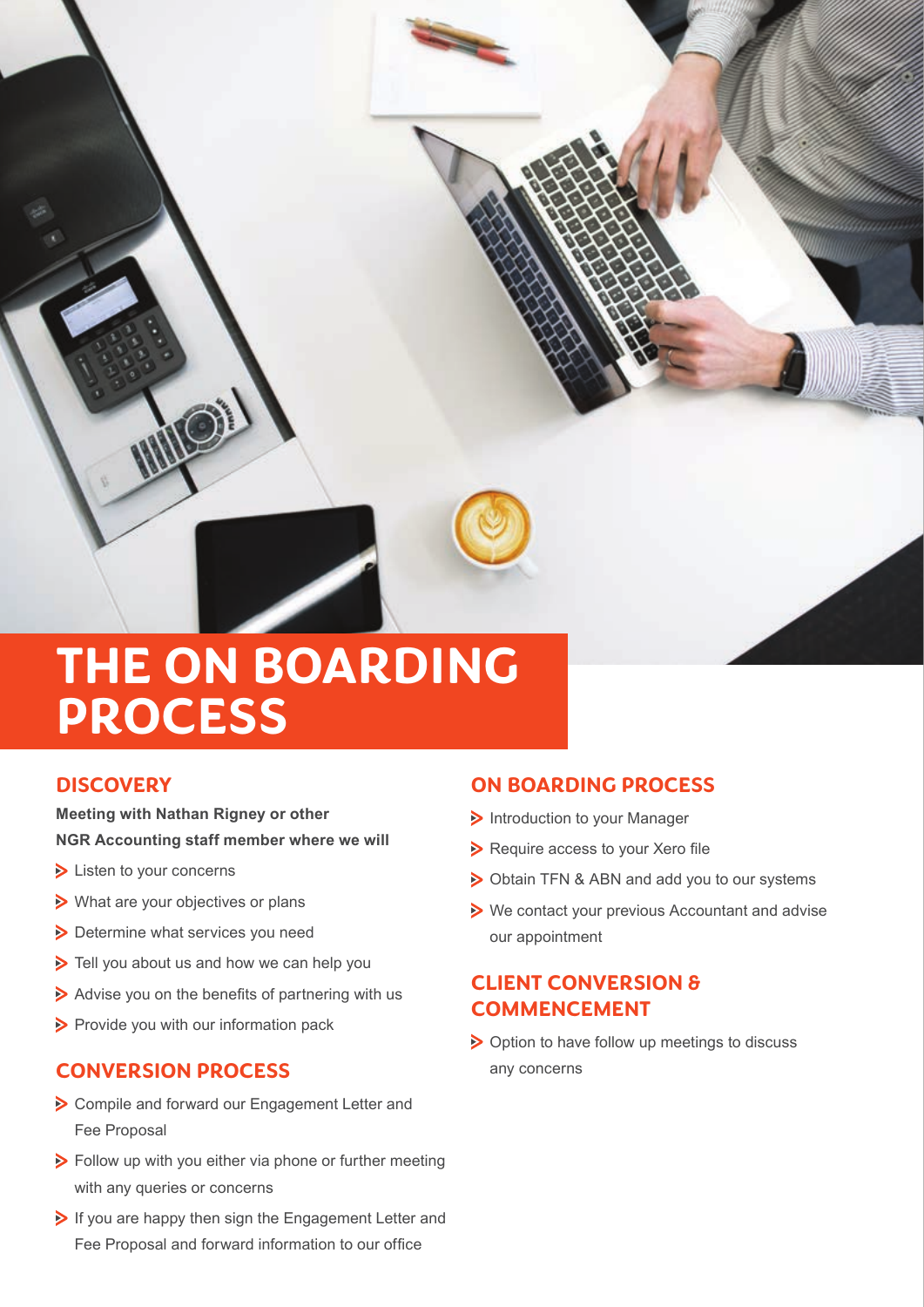# **NON-BUSINESS CLIENTS**

### **COMPLETING INCOME TAX RETURNS**

- > Defining Assessable Income
- Capital Gains Calculations and Advisory
- Rental Property schedules
- > Tax Advisory
- $\triangleright$  Tax Deductions, what you can claim and not claim

### **INTRODUCTION TO NON-CORE ACCOUNTING AND TAXATION SERVICES**

- **>** Estate Planning
- > Financial Planning
- Mortgage Broking
- > Other professional contacts

# **BUSINESS CLIENTS**

### **EARLY AND EAGER**

#### **New to business, in the establishment phase of business and a client that needs guidance.**

- $\triangleright$  Initially, basic setup, introduction to
	- Bookkeeping (Xero and Receipt Bank)
	- Quarterly BAS; includes GST, PAYG Withholding, PAYG, other instalments or taxes
	- Software and Accounting Training
	- Review or setup of Structure, which is the best structure for the business?
		- Sole Trader/Partnership
		- Company
		- Trust (Unit Trust/Discretionary Trust)
		- Mix of structures, based on the above
- > Ongoing:
	- Bookkeeping
	- Advice
	- Preparation of
		- BAS
		- IAS
		- FBT
		- Tax Returns (Business and Personal)
		- Financial statements
	- Non-core Accounting and Taxation services
		- Referral to Mortgage Broker and other referral partners (i.e. Insurance Broker, Real Estate Agent, Lawyers, Conveyancer)
		- Assistance with Financial Planning (via referral)
		- Estate Planning assistance

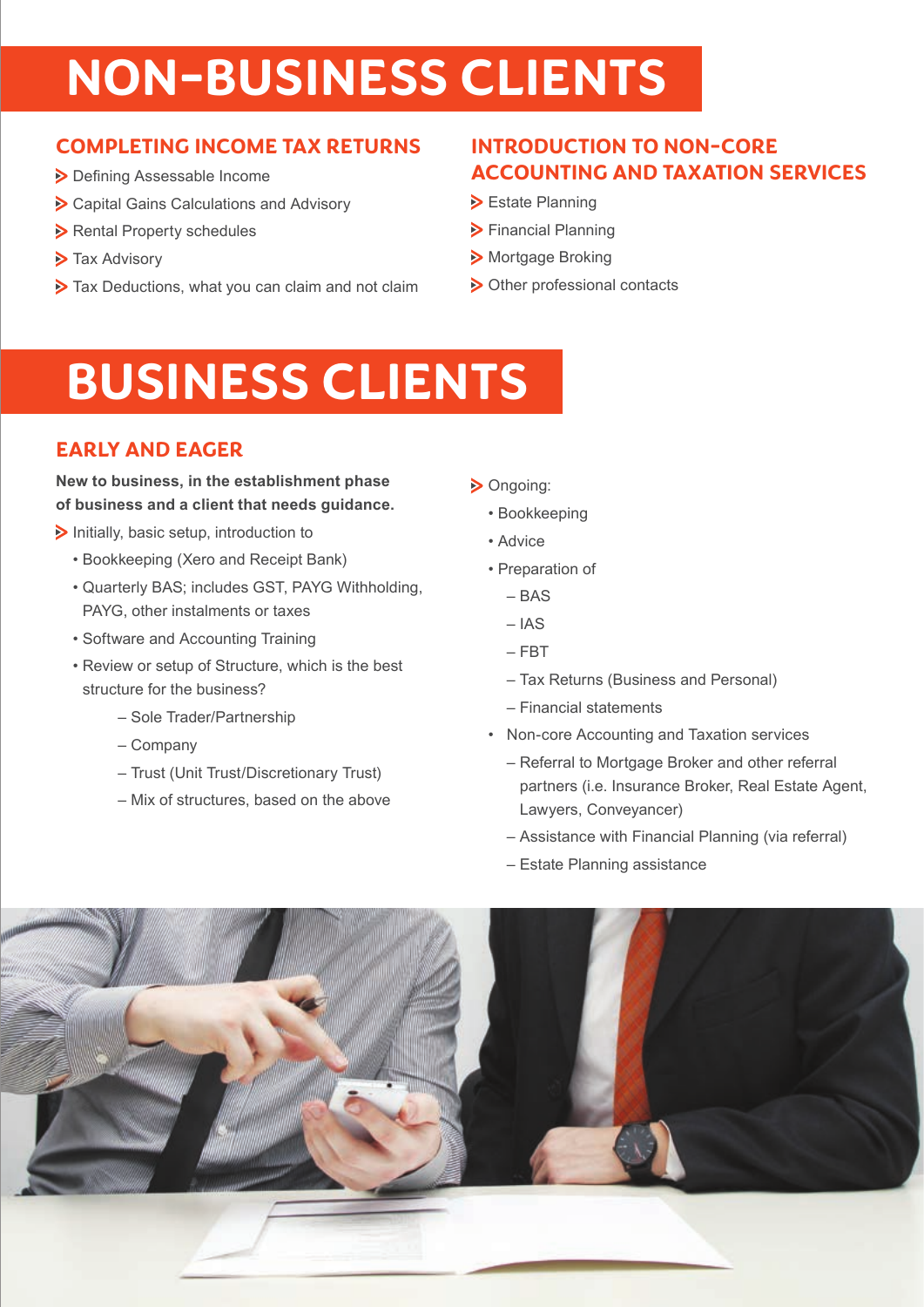### **ESTABLISHED AND EXHAUSTED**

**Clients are established in business, but they are in a rut and their current Accountant is not going beyond just the compliance work**

- $\triangleright$  Initially; Review of current Accounting systems and general business processes/procedures
	- Review
		- What software are they using
		- Is the software providing efficiencies and is it current? I.e. using Xero, Receipt Bank, other apps that connect
		- General business
			- $\circ$  Is there a business plan in place
			- Review the business structure, does it need amending?
			- What legal documents do they have in place, do they have a shareholders agreement, other documents?
		- Is the business making a profit? Review prior year accounts and current YTD results
	- Advisory
		- Setting up forecast and budgets: Beyond the initial set up, we keep track of their results and compare to the budget
		- Advice needed for immediate problems that exist and fixing them
		- Tax Planning processed in May, to reduce any unnecessary tax on profits
		- Access to non-core Accounting and Taxation services
		- Outside assistance from industry experts, for example Business Coach, Financial Planner, Lawyer
	- Ongoing compliance work completed
		- Take on all bookkeeping matters for the client, except for their invoicing (important that the client does this themselves)
			- Regular reports of results, budget vs actual
			- Quarterly discussions (via phone or face to face) to discuss results and or concerns
	- Year end and ongoing work: Financials and Tax Returns, BAS, IAS, FBT, Personal Tax Returns for Directors/Business owners
	- Basic graphs and reports of results to accompany Financial Reports

### **EXPERIENCED AND END IN MIND**

**Client is ready to exit out of the business, sell or wrap up the business, and needs a plan to sucessfully transition from business owner to retired/employee life**

- Review just like the Established and Exhausted program (especially if a new client), in addition we will focus on the following exit strategies and concerns
	- Selling the business is a five year process and it starts by having in place the following:
		- Are there at least the last three five years of business Financials showing strong results? This is vital to get the highest sale price
		- Are policies and procedures in place in the business, can the new owner take over the business with ease?
		- In the five years prior to selling, obtaining end of financial year a basic valuation of the business is important. We want to see improved value. The final two years, a detailed report is necessary, to show where the business is failing
	- Consider a review of the lease (premises). This may be vital to the sale
		- Does the lease have a long period left post sale?
		- Is there an option period?
		- Is there a demolition clause on the lease?
		- Will the landlord accept the new purchaser? This may stop a sale of the business
	- What retirement plans are in place, if any? Refer a Financial Planner
	- What are the tax implications, in particular CGT?
	- At the selling stage, assisting the client with the Business Broker and Solicitor

### **GET IN TOUCH TODAY Call 02 9011 6669 or visit ngraccounting.com.au**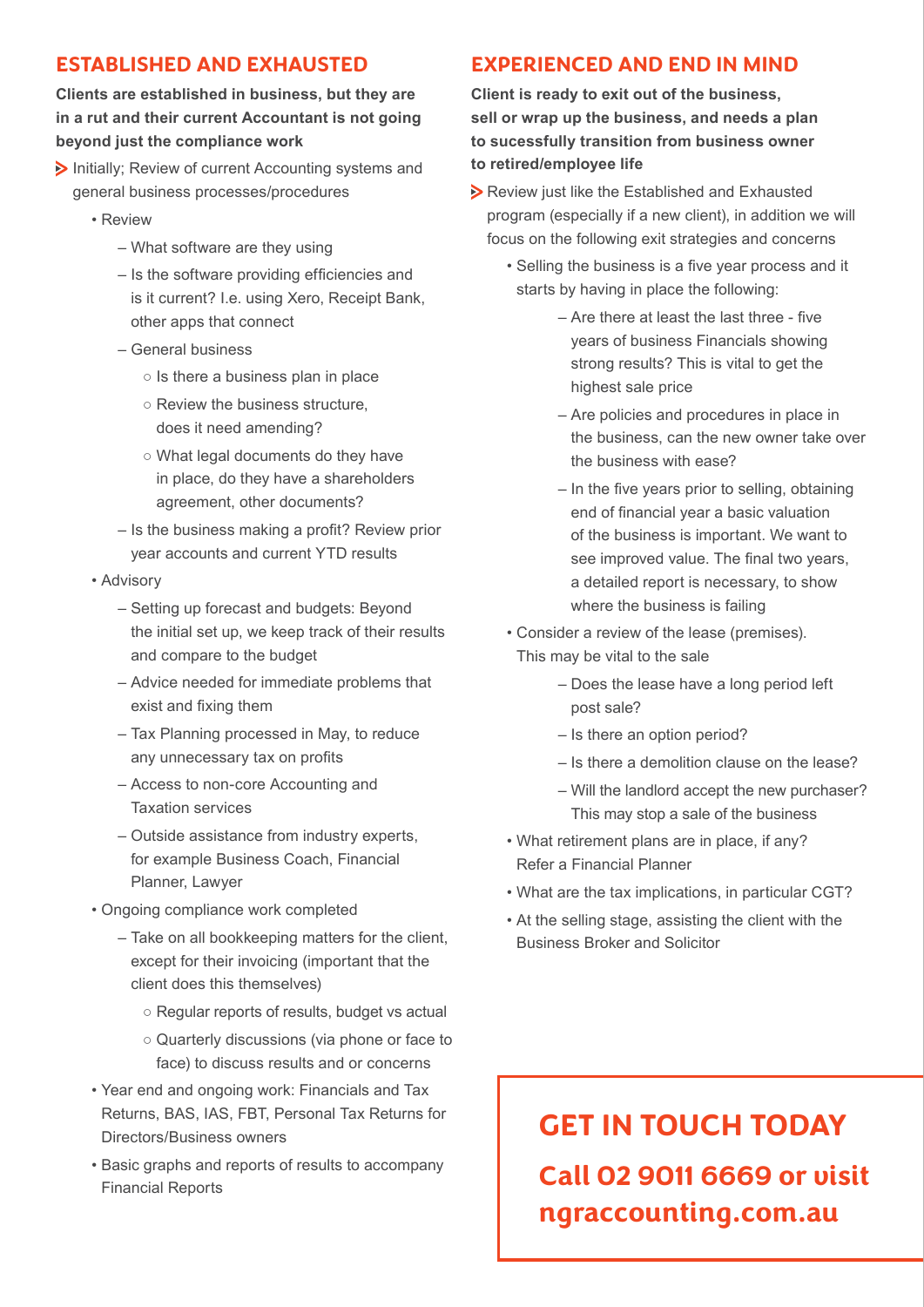# **TESTIMONIALS**

" "Nathan and the team at NGR Accounting have made ATO compliance for my business easy and hassle free. They take the time to understand your business - not just the numbers - so that they can readily assist you as required."

#### **Jaclyn Bold BOLD Trailer And Caravan Repair Centre.**

**1** engaged Nathan from NGR Accouting<br>as I needed more than just a compliance<br>Accountant. I was after an Accountant<br>that would engage with me and provide<br>an advisory service, which Nathan has as I needed more than just a compliance Accountant. I was after an Accountant that would engage with me and provide an advisory service, which Nathan has delivered on."

### **Weronika Tillmar Aquatica Swim Academy**

**1899 The Contract State Asset State Asset State Asset State Asset State Asset State Asset State Asset State Asset State Asset State Asset Asset Asset Asset Asset Asset Asset Asset Asset Asset Asset Asset Asset Asset Asset** family Accountant and Tax Agent, and I have found his knowledge and service to be exceptional. Nathan is of good fame and character, I would – and have – referred him on to numerous clients, friends and family members."

#### **Gillian Rendall The Shire Conveyancer**

 $\blacksquare$ 

"Nathan and the team have ensured all my accounting and tax needs just happen. They are seamless to work with and always anticipate what needs to be done. NGR executes with excellence."

**David Standen CEO Dolans Bay Marina**